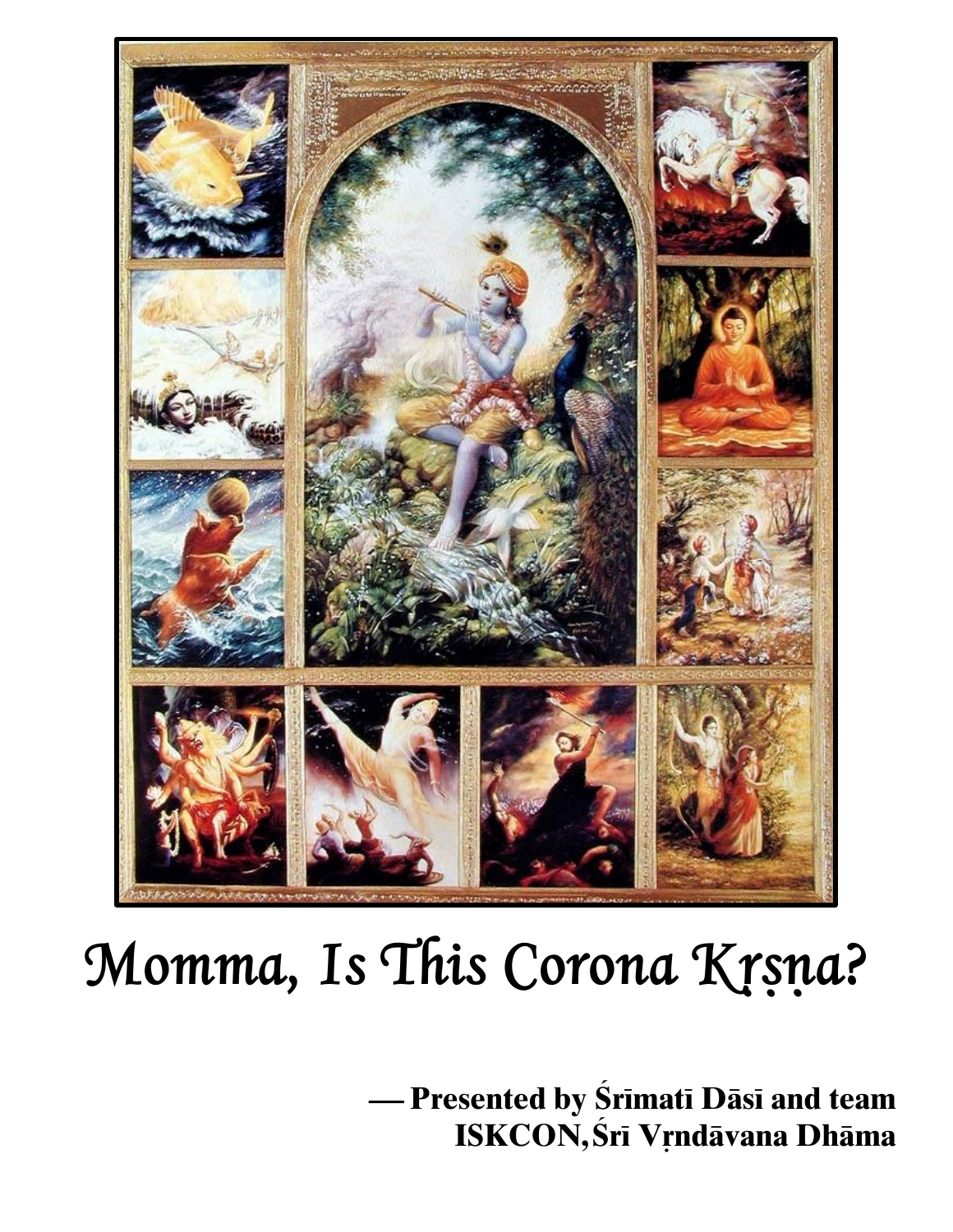Śrī Prahlāda Mahārāja said in his prayer, "My Lord, You manifest as many incarnations as there are species of life, namely the aquatics, the vegetables, the reptiles, the birds, the beasts, the men, the demigods, etc., just for the maintenance of the faithful and the annihilation of the unfaithful."  $-\hat{S}B$  1.3.26p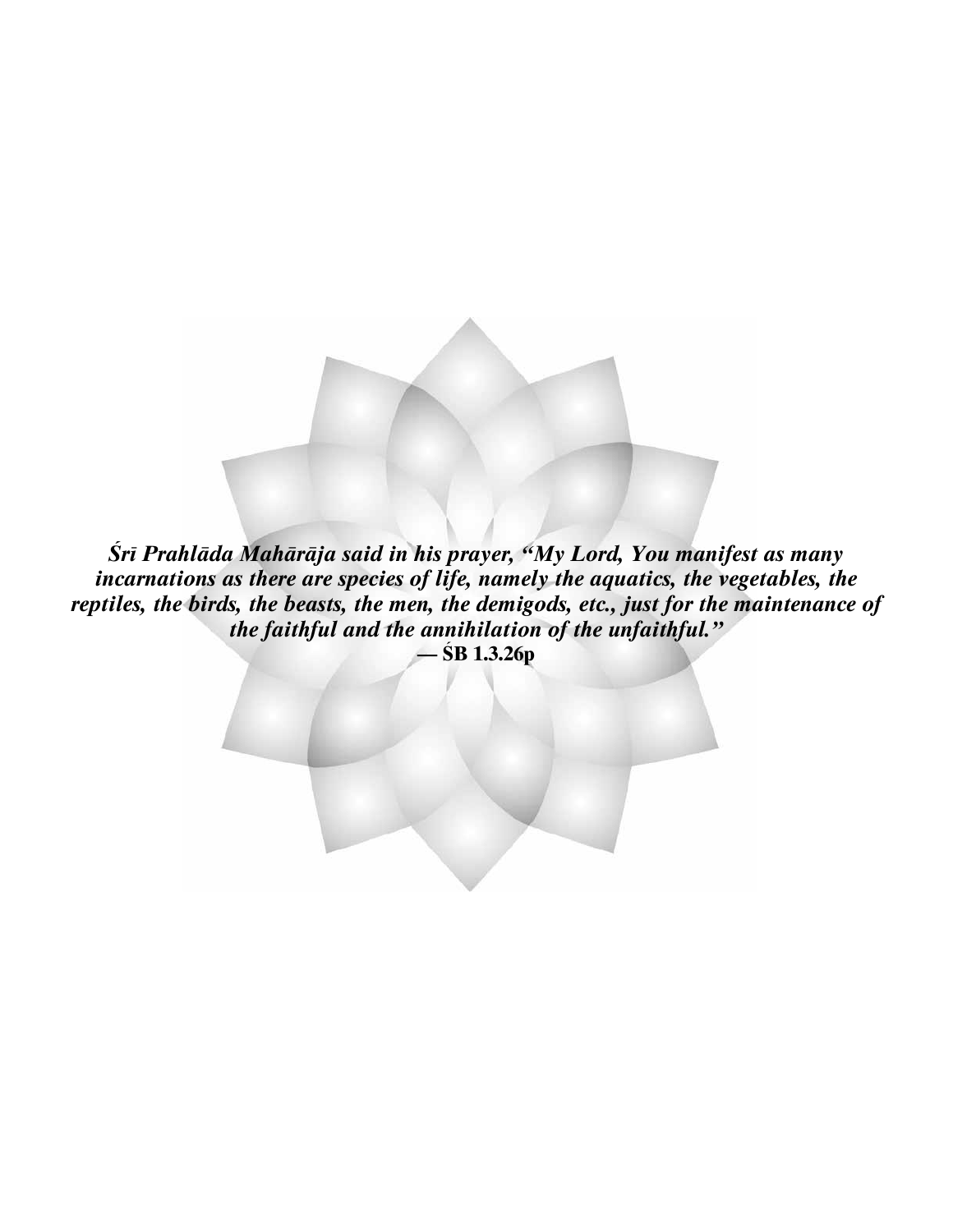## **Momma, Is This Corona Krsna?**

I've been working from home since the Coronavirus pandemic spun into global crisis mode. And I must say — I really like it! I can pace myself and avoid office gossip — and those nasty train journeys at the beginning and end of every working day no longer have a chance to harass and trouble me.

I've completed my assigned duties for today well ahead of time, and so I've decided to make some fresh, crispy bread rolls for Nitäi-Gaurasundara. This is something I really like to do. But for the last couple of years such inspirations have been regularly and very soundly defeated by a very powerful *mantra* — *No time! No time! You have no time!*

I walk over to place the trays in the oven and am greeted by a very familiar voice. It's that of Lalitä, my six-year old daughter.

- *Momma, I have a question for you.*
- *Sure! What is it, my darling one?*
- **\*** *Momma, is this Corona Krsna?*

It was a real stomp-the-teacher question — but not unusual for my Lalitä. She's a very precocious child with a very, very active mind and an ongoing limitless list of questions. There was a time when I would dismiss all her thoughts as childish gibberish and give her an emphatic NO for an answer. But I've realized that her vision is much broader than mine and that I can truly learn from her. I hesitated before replying …. *What could I say to help ground her? To help her clearly focus and speak her thoughts?* I decided to answer with a question….

 *My dear Lalitä, why would Kåñëa incarnate as such a nasty, bothersome bug? Why would He want to hurt and harass so many people so much?*

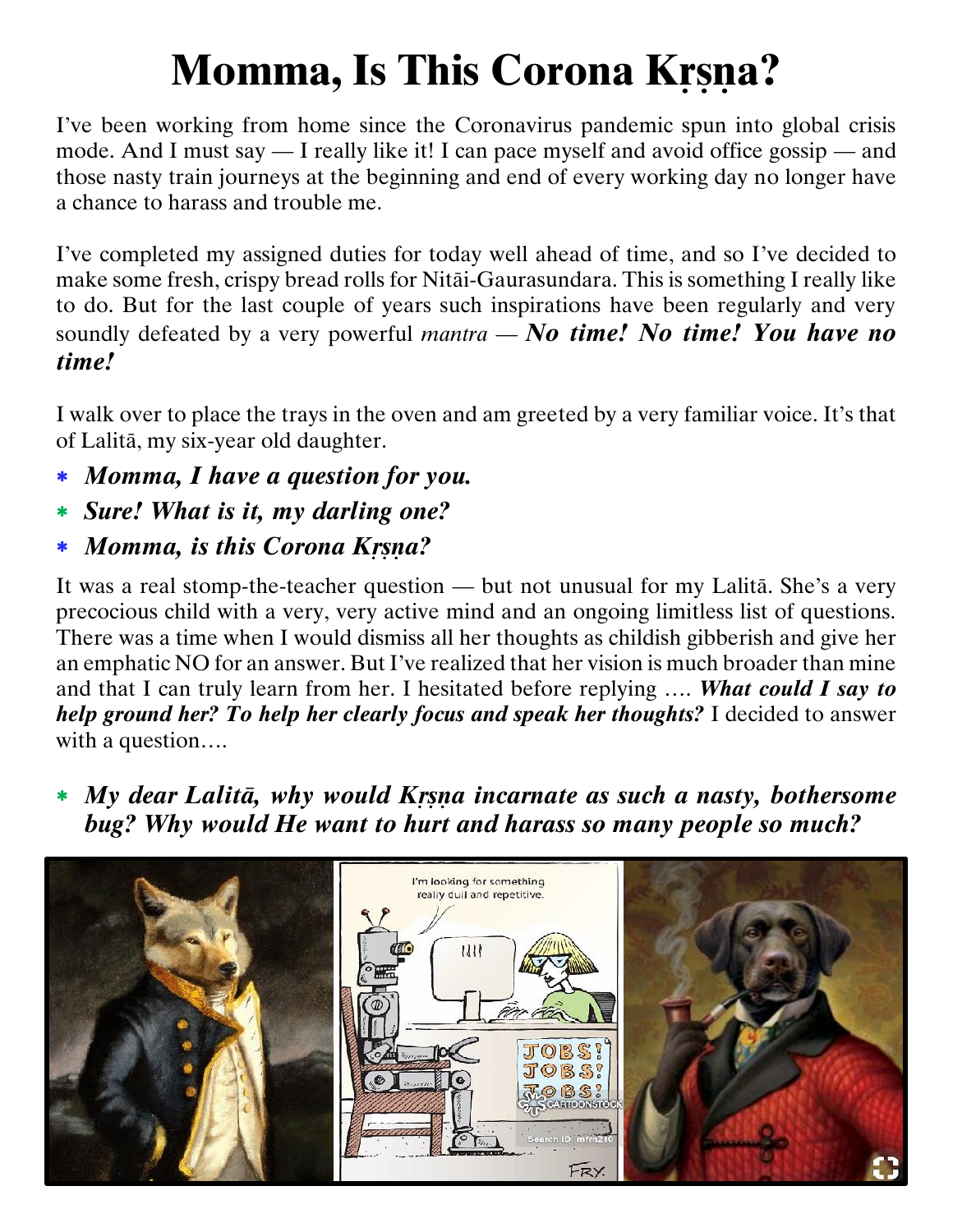- *That's a good question, Momma. I've already thought about it a lot. You know what?! Kali and his age are very, very nasty — and he's very, very clever. It's clear to me that his program is to turn all we humans into dimals or machines. That makes his work much easier. But Krsna can't bear to see this. He can't come in human form at this time because animals and machines don't listen to reason or commonsense. And so He decided to come as a bug and create havoc in terms all can clearly understand. This is all just a big wake-up call, Momma! Kr§ña wants us to wake up to all the daily madness we accept as normal.*
- *That's interesting, Lalitä, but can you think of anything in Çréla Prabhupäda's Bhagavad-gétä that supports what you're saying?*
- *Yes, Momma. In yesterday's skype class, Govinda Mätäjé taught us* **Bg 4.7***:*

*yadä yadä hi dharmasya glänir bhavati bhärata abhyutthänam adharmasya tadätmänaà såjämy aham*

**Whenever and wherever there is a decline in religious practice, O descendant of Bharata, and a predominant rise of irreligion — at that time I descend Myself.**

*She also told us that in his ÇB 1.3.26 purport, Çréla Prabhupäda mentions that Krsna incarnates in every species of life. That really got me thinking! Momma, this Corona virus is no ordinary bug. He's creating global havoc and bringing all the big world leaders and nations to their knees. This is a special quality of Krsna — no one is greater than Him, and no one is equal to Him! ....*

- *Lalitä, you just mentioned that Kåñëa has come in this form to give us a global wake-up call. What exactly to you mean by that?*
- *Momma, everyone in this Age is suffering like anything — and everyone is thinking that it's normal. Isn't that madness?!*
- *Are you suffering, Lalitä?*
- *Oh yes, Momma. I've been suffering so much for such a long time, but I've just been tolerating it — and praying every day to Krsna.*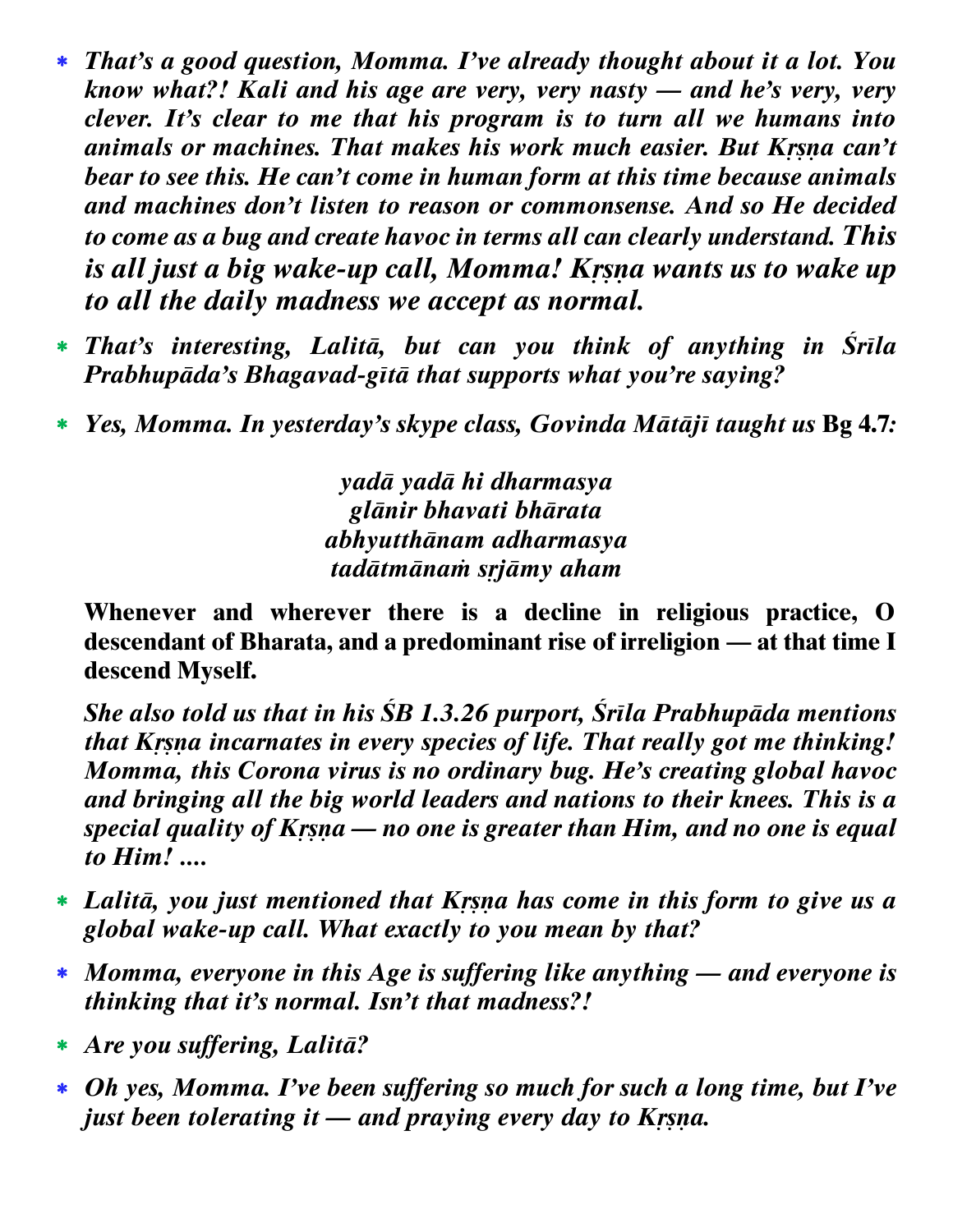- *Really?! You are suffering Lalitä? I thought you were happy. Your Papa and I are working so hard to give you only the very best of everything……*
- *Yes, I know that — and I love you for it. But let me share my angle on life, Momma. I am six years old but I don't ever remember Papa giving me a hug and putting me to bed — he comes home from work too late or too tired to do that. You both work six days a week, but he has Monday as a holiday and you have Sunday. That means we never get to spend time together as a family. Life just means Run, run, run. Work, work, work! It's HORRIBLE!*
- *So you think Kåñëa has come as this nasty Coronavirus just to answer your prayers, Lalitä?*

Placing her little hands on her little hips in controlled but obvious indignation, and fighting back fast swelling tears, Lalitä emphatically — and very emotionally — replied,

 *Momma, there are countless kids all over the planet who feel just like I do. We're just little people and so nobody takes us seriously — except Krsna! Only Krsna knows what we're really going through!* 

*Everyone is bad naming the Coronavirus, but I am seeing so many good things. Now when I go into the front garden to play, my throat and eyes don't get itchy. And I don't cough all the time because of the polluted air. I can breathe freely. I don't hear cars — I hear birds. It's so wonderful! One of my class mates has relatives in China — and she says the people there are seeing a blue sky for the first time in many, many years. Isn't that all good, Momma? Don't we need to make some big changes in this world? And don't we need Krsna's special help to do that?* 



\* Lalitā, how can you see the present global madness as Krsna's special help?! *Devotees are SUFFERING! Everyone is SUFFERING!*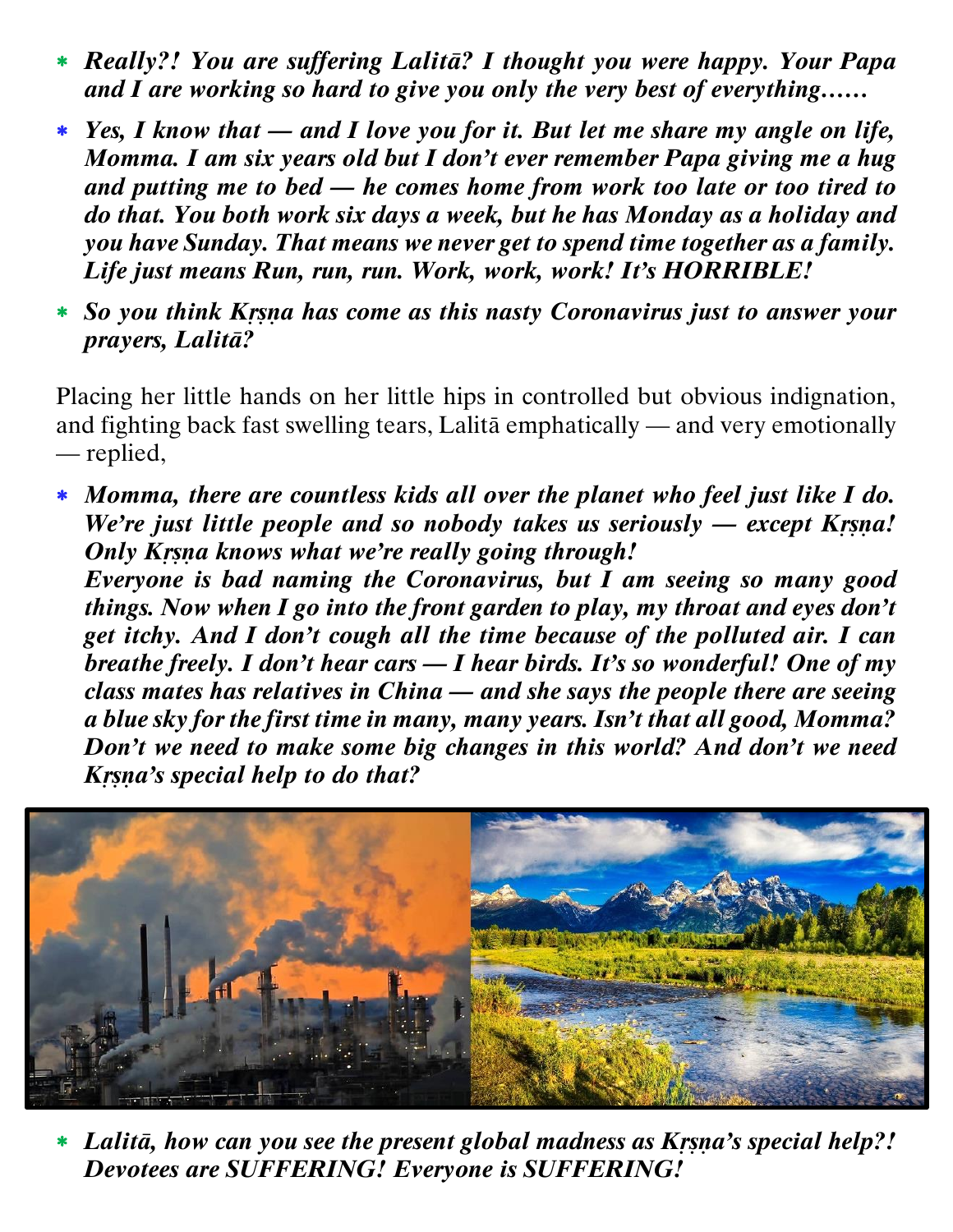- *Momma, when we make mistakes, we suffer. And when we make big mistakes, we suffer big time. Is it kindness to give someone all facility to keep making mistakes — and keep suffering?! And besides that, the devotees I know are not suffering. There's quite some inconvenience, that's for sure — but it's nothing compared to what they usually have to tolerate in their daily lives. Now they finally have time to chant quality* **japa** *and read Çréla Prabhupäda's books with some focus. And there is so much nectar online they can tune into anytime anywhere on the planet. They also have time to spend quality time with their families. Krsna is really giving His devotees some very much needed breathing space. He's giving them the very badly needed time and space to make sense of their lives. Isn't this all good, Momma?! …. Oops! I have to go now — It's 3.20 p.m.!*
- *Lalitä, it's a full lockdown — how can you go anywhere?*
- *Govinda Mätäjé is giving a skype class at 3.30 and I really want to join it.*
- *Oh, that sounds good — what's the topic for the class?*
- *Näma saìkértana. Mätäjé said it's time to follow in the footsteps of Çré Caitanya Mahäprabhu — it's time to close the class books and just come together for Harinäma. That's what the world really needs right now.*
- *You're going to perform Harinäma by skype? Won't there be sound distortion from so many devotees chanting?*
- *No problem — we'll figure it out. Mätäjé says we have to outsmart Kali.*
- *Lalitä! What does that mean?!*
- *Well, he thinks he can destroy Mahäprabhu's saìkértana mission by having the world's leaders impose social isolation. We're going to prove him wrong! ….. I really have to go, Momma — I'm scheduled to lead the first kirtana.*
- *No problem — mega prayers for a very dynamic and enlivening Harinama!*
- *Thank youuuu! Love you, Momma!*



No sooner had my very special daughter left the kitchen, than something amazing seered across the sky of my mind. It was a chart my Bhakti-sastri teacher had presented in a *Bhagavad-gétä* class many, many years ago — but it puts my recent chat with Lalitä in crystal clear perspective. I'd like to share it with you …..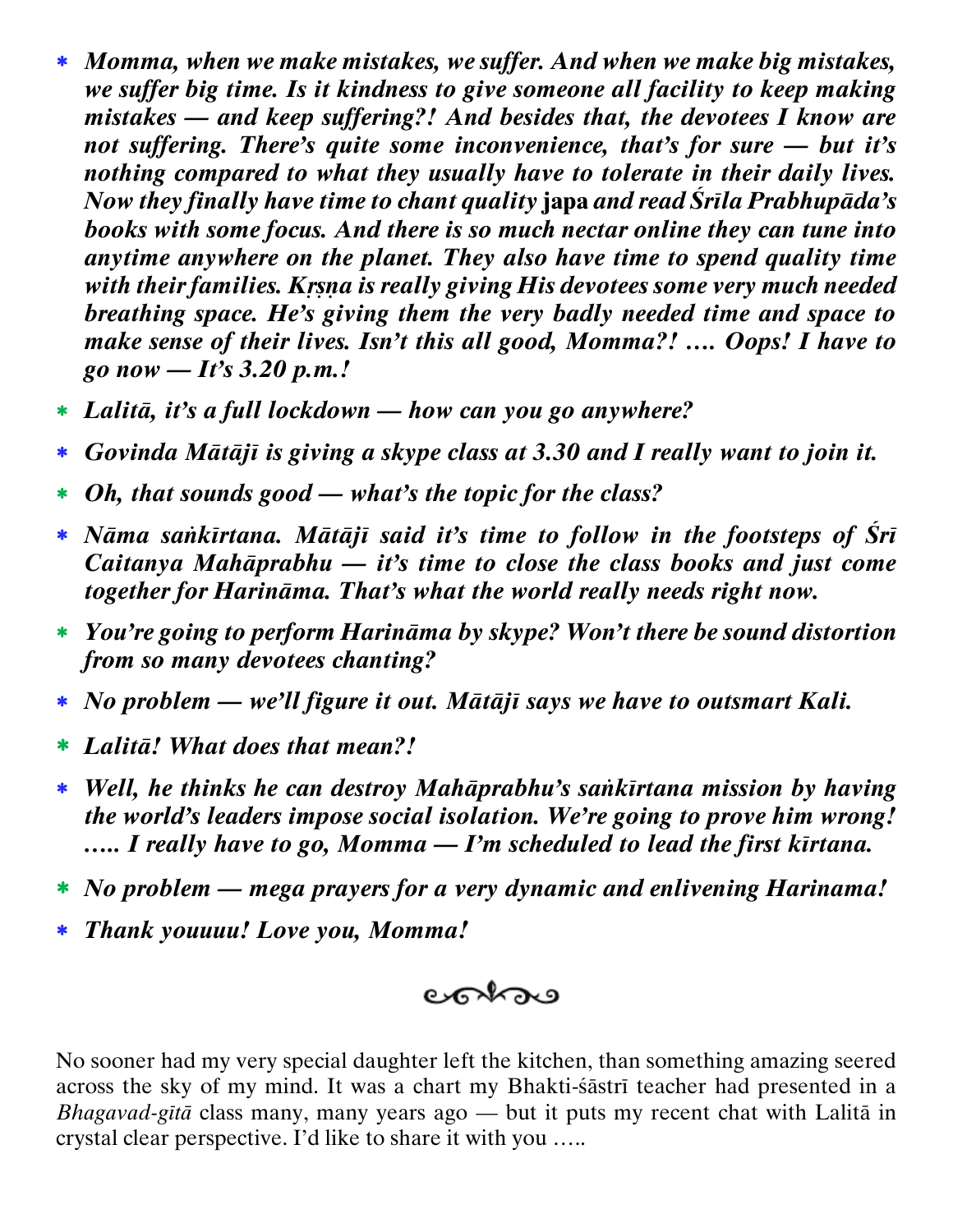